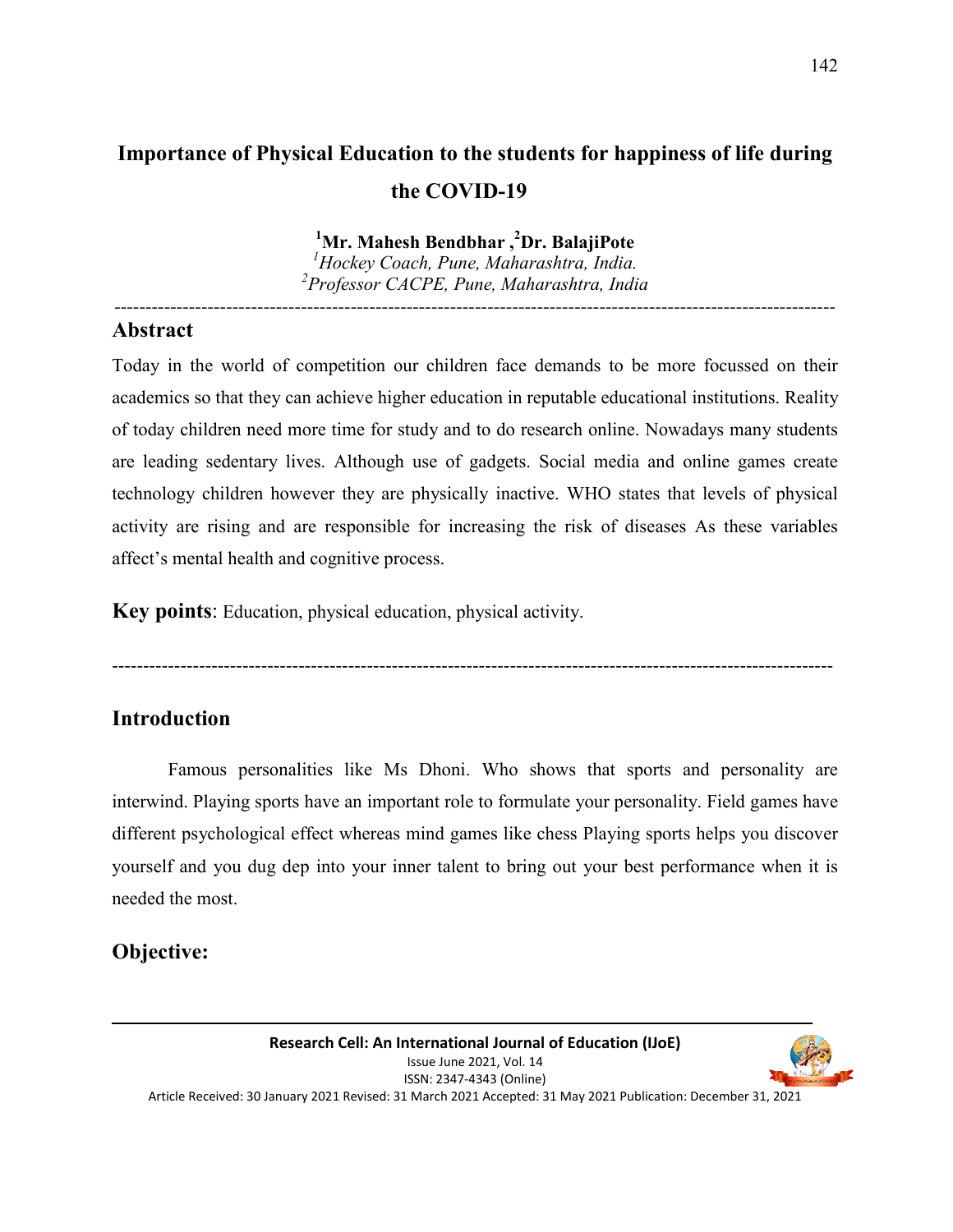- 1. To design a physical training activity to improve BMI of the students
- 2. To study the effect of training program on BMI of students.

## **Methodology:**

This research was done with experimental method.

**Population:** In the population included all the students of  $17 - 19$  yrs. old students of Pune district.

**Sample:** 30 students were selected from MHB society airport road Pune

#### **Procedure of the Study**:

#### **I Phase: Pre-Test**

Collect the BMI data from all students with the help of height and weight

## **II Phase: Training Session**

 The programmed intervention was conducted every day. The intensity of the sleeted training program was 45 min. Total duration of training was for a minimum 6 week. Create 2 group for this study one group is experiential group and second group is control group. Each group were including 15 students. This physical activity applies only experiential group.

#### **III Phase: post Test**

 Collect the BMI data from all group. Calculate the effect physical activity on experimental group and also check the control group.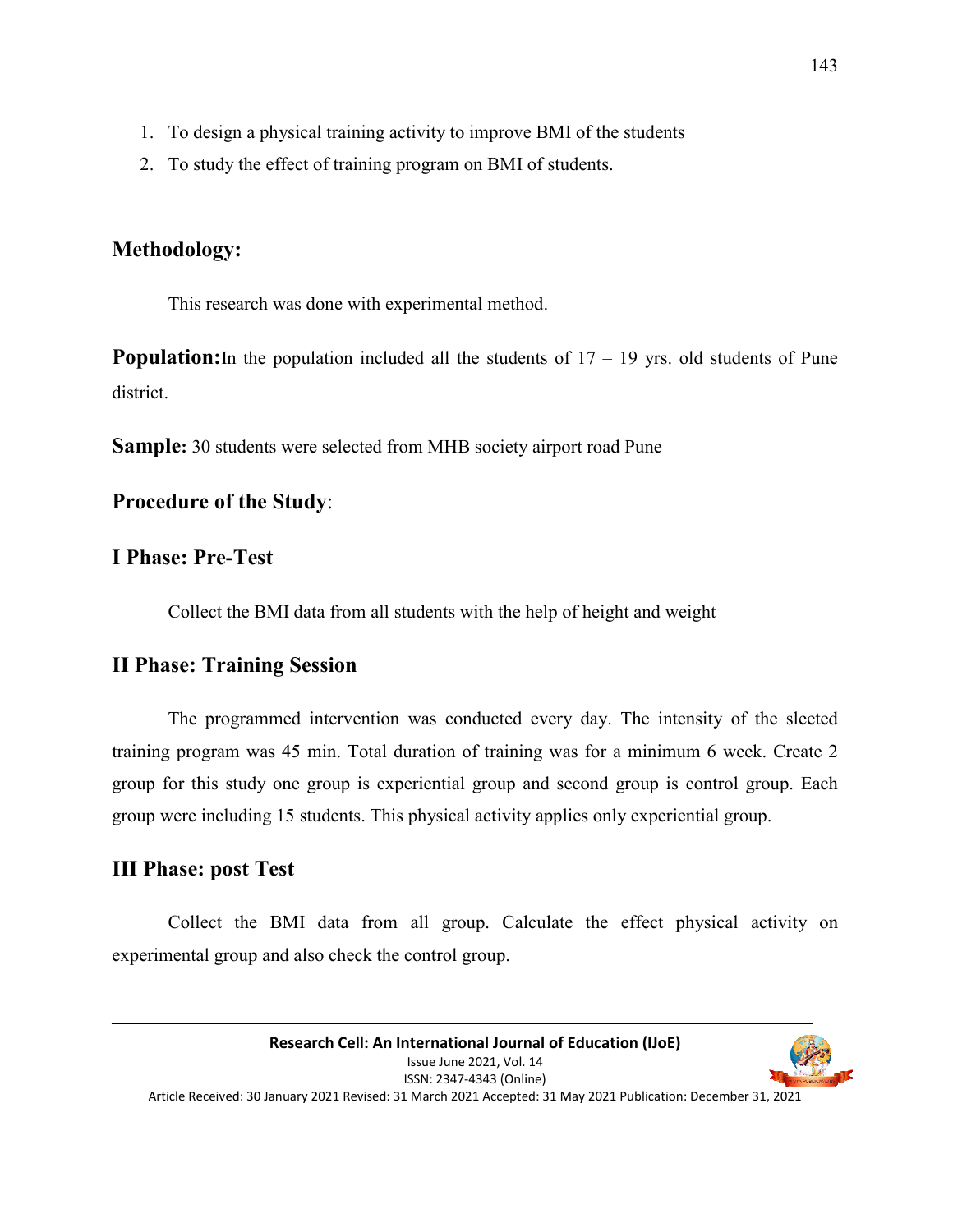#### **Following activity used for training session**

 Warming up, stretching exercise, run in place, skipping, side shuffle, jumping jack, burfy jumping, plank, squats, suryanamaskar, cool down.

### **Statistics Tools: descriptive statistics use for present student**

|      |           | Mean    | Std.<br>Deviation | Std. Error<br>Mean |
|------|-----------|---------|-------------------|--------------------|
| Pair | Pre. Exp  | 27.7467 | 1.57972           | .40788             |
|      | Post Exp. | 25.6733 | 1.17502           |                    |

#### **Table No.1 Statistics**

# **Table No. 2 Correlation**

|      |                        | Correlation | 512  |  |
|------|------------------------|-------------|------|--|
| Pair | Pre Exp & Post<br>Exp. | .939        | .000 |  |

From the above table we can see that BMI of all 15 students is decrease due to the treatment given.

## **Table No. 3 Statistics**

|      |                                                   | Mean | Std.<br>Deviation  | Std. Error<br>Mean |
|------|---------------------------------------------------|------|--------------------|--------------------|
| Pair | Pre. Control $27.3000$<br>Post Control $25.24400$ |      | 1.16005<br>1.12237 | .40788<br>.28979   |